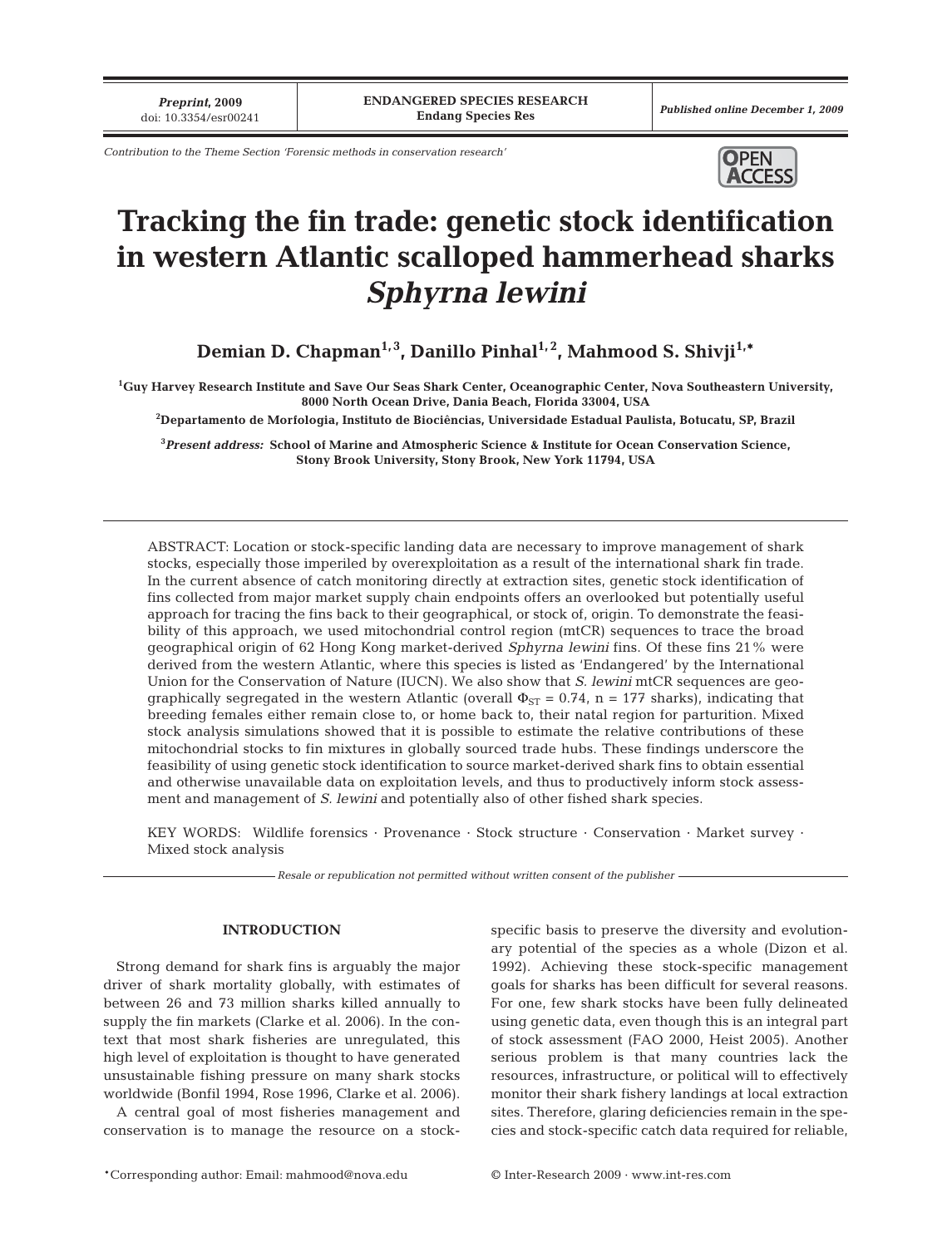quantitative shark stock assessments (Bonfil 1994, FAO 2000, ICCAT 2005). In the absence of traditional monitoring at extraction sites, surveying the major market supply chain endpoints has been proposed as a valuable alternative to derive data on species and stock exploitation levels (Clarke et al. 2006, Baker 2008).

Among others, the stocks of the scalloped hammerhead *Sphyrna lewini* in the western Atlantic are of particular concern. Fins from this mainly coastal, globally distributed, large hammerhead species fetch premium market prices due to their large size and high 'fin needle' content (\$ US 100–120 kg<sup>-1</sup>; Abercrombie et al. 2005), and this species appears to have collapsed in the western North Atlantic and Gulf of Mexico due to overexploitation (Baum et al. 2003, Myers et al. 2007). Consequently, western Atlantic *S. lewini* has been listed as 'Endangered' (EN A2bd+4bd) since 2006 on the International Union for the Conservation of Nature's (IUCN) Red List of Threatened Species.

An estimated 1 to 3 million *Sphyrna lewini* and its congener *S. zygaena* are killed annually worldwide to supply the fin trade (Clarke et al. 2006), but the stockspecific contribution of each species to this total remains unknown. Hammerhead sharks are not currently included on any international management or trade agreements (e.g. CITES), which means that *S. lewini* is primarily assessed and managed under the auspices of domestic fishery regulations or regional fisheries management organizations. This regional level of management underscores the need for geographical origin and/or stock-specific landing data for *S. lewini*, and indeed for threatened shark species generally.

Genetic stock identification (GSI) methods employ natural spatial partitions in genetic characters to estimate the stock composition of a fishery (Shaklee & Currens 2003). In vertebrate species where females stay close to, or home back to, their birthplace for parturition or spawning ('natal homing'), the mitochondrial control region (mtCR) locus is often an excellent marker for reconstructing the contribution of distinct spawning, rookery, or nursery regions (hereafter referred to as 'mitochondrial stocks') to fishery catches. GSI using mtCR sequences has been successfully used to source catches of bony fish, sea turtles, and marine mammals back to their stock/birthplace of origin (e.g. Waldman et al. 1996, Laurent et al. 1998, Baker et al. 2000) but has never been applied to sharks.

Given the high market value of fins from *Sphyrna lewini* and its IUCN Endangered status in the western Atlantic, we wished to determine whether GSI methods could be used to determine whether fins from *S. lewini* originating in this region occurred at detectable frequencies in the contemporary fin market. Findings

from a global population genetic study of this species (Duncan et al. 2006) suggest this may be feasible: *S. lewini* mtDNA lineages exhibit strong population structure on a global scale, and no mtCR haplotypes were shared between the Atlantic and the Indian or Pacific oceans, although some Indo-Pacific haplotypes were closely related to Atlantic haplotypes. Correspondingly, the first objective of our study was to determine whether mtCR sequences could be used to trace dried *S. lewini* fins collected in one of the world's largest fin markets (Hong Kong) back to a broad geographical origin.

Western Atlantic stock assessments performed to inform management and conservation efforts require that the stocks being assessed are clearly defined, and also hinge upon the collection of landing and trade data on a finer geographic scale. Duncan et al. (2006) included western Atlantic *Sphyrna lewini* in their global study, but their sample sizes from this region were too small to examine finer scale stock delineation. Therefore, the second objective of our study was 2 fold: (1) to better delineate geographic structuring of *S. lewini* mtDNA lineages within the western Atlantic and (2) to determine whether it would be feasible to use mtCR sequence data to source fins in the market to their natal region of origin on a finer geographic scale within the western Atlantic. Mixed stock analyses (MSA) have been developed for the latter application and carry a level of error that is inversely related to the intensity of stock structure in the species of interest (Waldman et al. 1996, Laurent et al. 1998, Baker et al. 2000, Bowen et al. 2007). We therefore used a simulated MSA to determine whether *S. lewini* mtCR sequences are sufficiently structured in the western Atlantic to permit accurate reconstruction of individual mitochondrial stock contributions to the globally sourced fin mixtures found in major markets.

# **MATERIALS AND METHODS**

Despite severe sampling constraints associated with limited market access, dried fin samples were obtained from 11 major Hong Kong fin traders (Clarke et al. 2006), and species-specific multiplex PCR confirmed that 62 fins were from *Sphyrna lewini* (Abercrombie et al. 2005). Steps were taken during sampling to ensure that each fin came from a different animal (e.g. by sampling the same fin position type, e.g. right pectoral at the same trader). DNA was isolated from ~20 mg of each dried fin sample (DNeasy kit, Qiagen). PCR amplification and mtCR sequencing protocols followed Duncan et al. (2006), producing a partial mtCR sequence of 547 bp from the first domain for analysis. Each fin was allocated to a broad geographical origin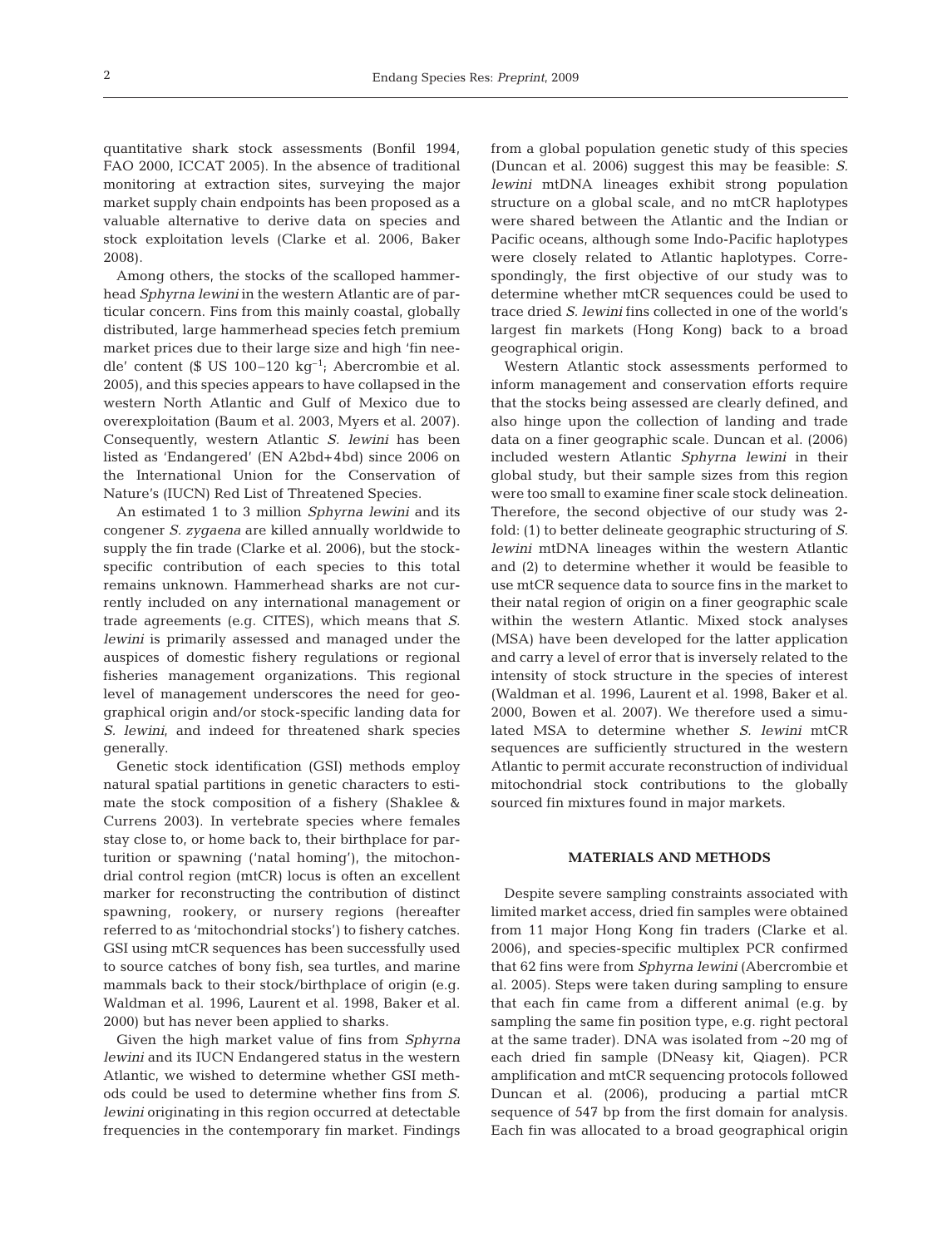(i.e. western Atlantic, eastern Atlantic, or Indo-Pacific) by matching its haplotype (by eye) to the geographic distribution of mtCR haplotypes obtained from the combined baseline genetic datasets of Duncan et al. (2006), Ovenden et al. (2009), and the present study (combined  $n = 452$  wild-caught, globally distributed individuals). The evolutionary relationships of 'novel' market fin haplotypes not recorded in any of these 3 surveys to the known wild-caught haplotypes were assessed using a statistical parsimony network constructed in TCS 4.1 (Clement et al. 2000).

For finer-scale *Sphyrna lewini* stock delineation within the western Atlantic, we combined the western Atlantic mitochondrial DNA sequences from Duncan et al. (2006) (total  $n = 37$ ; distribution: US Atlantic,  $n = 16$ ; US Gulf of Mexico,  $n = 16$ ; Panama Atlantic,  $n = 2$ ; Brazil,  $n = 3$ ) with new sequences that we generated  $(n = 140)$ . We thus analyzed mtCR sequences from a total of 177 wild-caught animals sampled from 4 locations: US Atlantic  $(n = 53)$ , US Gulf of Mexico (n = 45), Central American Caribbean (Belize and Panama Atlantic combined; n = 22), and Brazil ( $n = 57$ ), providing wide coverage of the species' western Atlantic range. DNA isolation and mtCR sequencing protocols employed for these samples were the same as those used for the market-derived fin samples. Genetic diversity indices were calculated in DnaSP 4.0 (Rozas et al. 2003). Genetic differentiation ( $\Phi$ <sub>ST</sub>; Jukes-Cantor distances) between the sampling sites and test of their significance was calculated in Arlequin 2.001 (Schneider et al. 2000), using analysis of molecular variance (AMOVA). A statistical parsimony network was constructed for the observed western

Atlantic haplotypes in TCS 4.1 (Clement et al. 2000).

To assess the utility of using MSA for reconstructing individual western Atlantic stock contributions to marketderived mixtures of *Sphyrna lewini* fins, we ran simulations in a commonly used (e.g. Bowen et al. 2007) MSA program (Statistics Program for Analyzing Mixtures [SPAM 3.7b]; www.cf.adfg. state.ak.us/geninfo/research/genetics/ genetics.php). The SPAM program randomly resampled the baseline mitochondrial haplotype frequency of each western Atlantic mitochondrial stock delineated in this study to construct mixtures  $(n = 100 \text{ animals})$  with a known (i.e. user-specified) contribution from each stock. The program then uses maximum likelihood (1000 iterations) to reassign each individual in the mixture to its most probable mitochondrial stock of origin and thus reconstruct the contribution of each stock to the mixture. The accuracy of future 'blind' (i.e. stock contribution unknown) MSA, given, the level of structure observed, is assessed by the level of concordance obtained between the mean estimated contribution of each mitochondrial stock to the mixture and their known, user-specified contributions. We ran multiple simulations using a wide range of userspecified contributions from each mitochondrial stock (i.e. ranging from equal to various combinations of highly skewed contributions).

#### **RESULTS**

#### **Market fin haplotype composition and relationships**

The 62 Hong Kong market-derived *Sphyrna lewini* fins were composed of 18 mtCR haplotypes (Table 1). Fifty-seven of these fins matched a known mtCR haplotype from the combined global dataset of Duncan et al. (2006) and the present study (see 'Western Atlantic stock structure'). Of the 5 fins with novel haplotypes, 3 (GenBank accession numbers GU014384, GU014386 and GU014387) had haplotypes very closely related to Indo-Pacific haplotypes (Fig. 1), indicating an Indo-Pacific origin for these fins. The 2 remaining novel fin haplotypes (accession numbers GU014385 and GU014388) were within 1 substitution of haplotype 13 (West Africa) and haplotype 26 (Caribbean; Fig. 2), respectively, but at least 6 mutational steps from any known Indo-Pacific haplotype, supporting their

Table 1. *Sphyrna lewini.* Mitochondrial control region (mtCR) haplotypes of 62 dried fins from scalloped hammerhead sharks obtained from the Hong Kong market. Haplotype (HAP 1–26) designations are those used by Duncan et al. (2006). Inferred geographic origin of each haplotype is based on Duncan et al. (2006) and the present study. The NOVEL ATLANTIC and INDO-PACIFIC categories represent haplotypes not yet observed in surveys of wild-caught animals but are closely related to known Atlantic or Indo-Pacific sequences, respectively. NA: not available

| mtCR haplotype<br>(no. of fins)                  | Geographic origin                   | Haplotype source     |  |  |
|--------------------------------------------------|-------------------------------------|----------------------|--|--|
| HAP 1 (13)                                       | Indo-Pacific                        | Duncan et al. (2006) |  |  |
| HAP 2 (14)                                       | Indo-Pacific                        | Duncan et al. (2006) |  |  |
| HAP $4(1)$                                       | Indo-Pacific                        | Duncan et al. (2006) |  |  |
| HAP $8(1)$                                       | Indo-Pacific                        | Duncan et al. (2006) |  |  |
| HAP $9(4)$                                       | Indo-Pacific                        | Duncan et al. (2006) |  |  |
| HAP 10(3)                                        | W Atlantic                          | Duncan et al. (2006) |  |  |
| HAP 12(3)                                        | W Atlantic (Brazil)                 | Duncan et al. (2006) |  |  |
| HAP 13(1)                                        | E Atlantic (West Africa)            | Duncan et al. (2006) |  |  |
| HAP 14 (6)                                       | E Atlantic (West Africa)            | Duncan et al. (2006) |  |  |
| HAP 15(4)                                        | W Atlantic (USA, Caribbean, Brazil) | Duncan et al. (2006) |  |  |
| HAP 19(4)                                        | Indo-Pacific                        | Duncan et al. (2006) |  |  |
| HAP 23(1)                                        | Indo-Pacific                        | Duncan et al. (2006) |  |  |
| HAP 26 (2)                                       | W Atlantic (Caribbean)              | Present study        |  |  |
| 2 NOVEL ATLANTIC (2)                             | NA.                                 | Present study        |  |  |
| 3 NOVEL INDO-PACIFIC (3)<br>NA.<br>Present study |                                     |                      |  |  |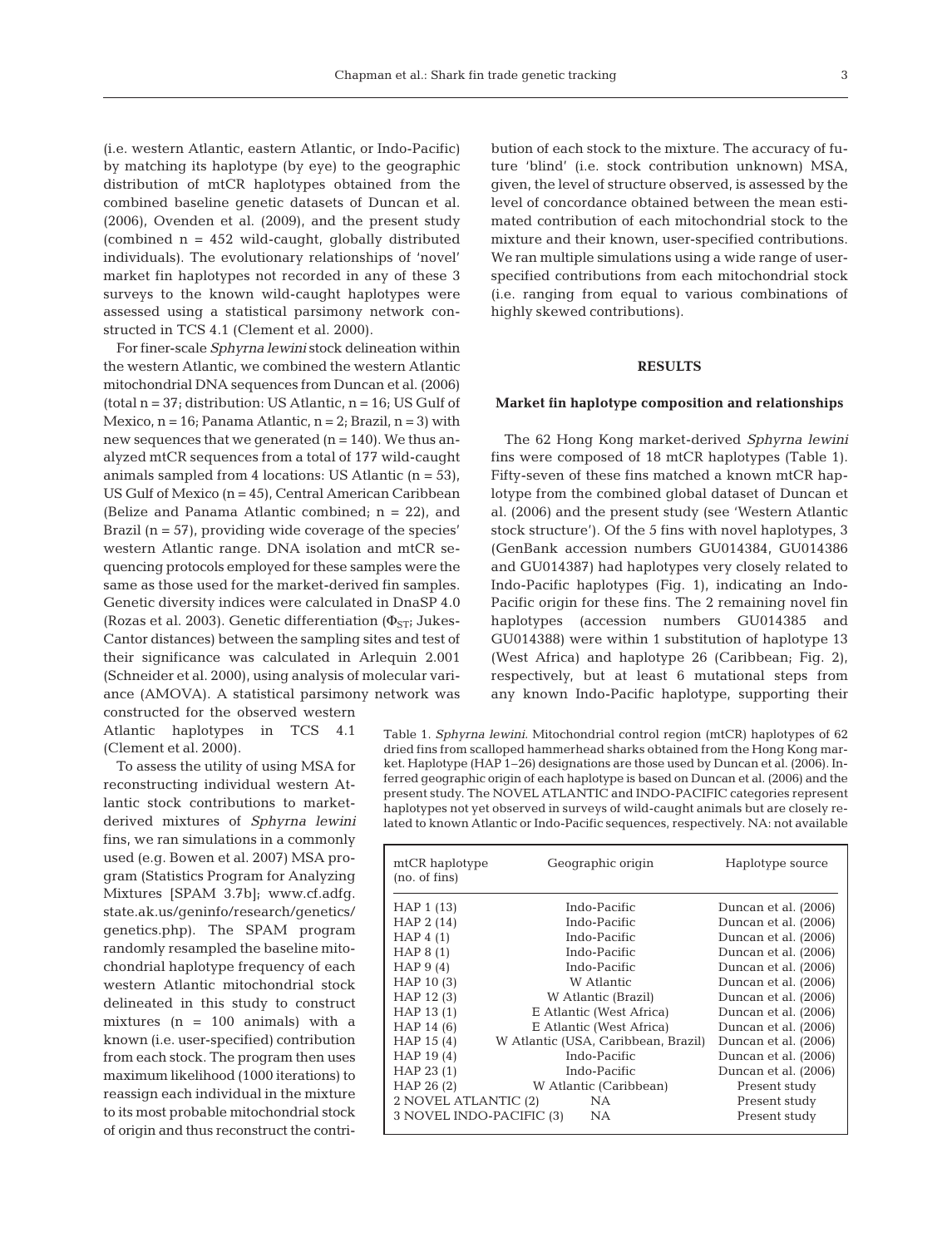

13 steps to nearest Atlantic haplotype

Fig. 1. *Sphyrna lewini.* Mitochondrial control region (mtCR) haplotype network for scalloped hammerhead sharks sampled in the Indo-Pacific by Duncan et al. (2006), with haplotypes (in ovals) numbered to match their designation in that study. Small squares represent inferred mutational steps. FIN001, FIN498, and FIN344 (dashed boxes) represent 3 Hong Kong market fins with novel haplotypes closely related to the Indo-Pacific haplotypes, but at least 14 mutational steps removed from any known Atlantic haplotype





Fig. 2. *Sphyrna lewini.* MtCR haplotype network for scalloped hammerhead sharks sampled in the western Atlantic. Small square represents an inferred mutational step. Haplotypes H10–16 are numbered according to Duncan et al. (2006); haplotypes H26–28 were discovered in the present study. Haplotypes contained within ovals have been recorded in the western Atlantic, and haplotypes in the solid boxes have only been recorded in the eastern Atlantic. FIN605 and FIN551 (dashed boxes) represent novel, Hong Kong market fin haplotypes that are at least 6 mutational steps from any observed Indo-Pacific haplotype. Patterns correspond to those used in Fig. 3

Atlantic origin. Thus, all market-derived fins could be traced to capture origins in either the Atlantic or Indo-Pacific regions (Table 1). Overall, the 62 *S. lewini* fins originated from the Indo-Pacific (~65%) and both sides of the Atlantic basin (combined total  $\sim$ 34%), with a likely ~21% contribution (13 fins) from the western Atlantic region (Table 1).

## **Western Atlantic stock structure**

Eight mtCR haplotypes separated by up to 6 mutational steps were found among the 177 wild-caught *Sphyrna lewini* sampled from the western Atlantic (Fig. 2); 3 of these haplotypes (H26–H28) were novel (i.e. not found in the global survey of Duncan et al. 2006; GenBank accession numbers GU014389, GU014390 and GU014391). None of the western Atlantic haplotypes were recorded in the Indo-Pacific by Duncan et al.  $(2006; n = 228)$  or Ovenden et al. (2009;  $n = 47$ ). Similarly, none of the Indo-Pacific haplotypes were recorded in our survey of western Atlantic animals.

Western Atlantic *Sphyrna lewini* are structured into at least 3 distinct mitochondrial stocks (overall  $\Phi_{ST}$  = 0.74, p < 0.000001): the 'northern' (comprised of US Atlantic and Gulf of Mexico animals, pairwise  $\Phi_{ST}$  nonsignificant), 'central' (Belize and Panama), and 'southern' (Brazil) stocks (Fig. 3, Table 2). Haplotype and nucleotide diversities were highest in the central mitochondrial stock (h = 0.731  $\pm$  0.072 SD,  $\pi$  = 0.0035  $\pm$ 0.0005) and lower in both the northern and southern mitochondrial stocks (northern: US Atlantic and Gulf of Mexico; h =  $0.399 \pm 0.06$  and  $0.270 \pm 0.02$ ,  $\pi = 0.001 \pm 0.02$ 0.0001 and  $0.0005 \pm 0.0001$ , respectively; southern: h =  $0.103 \pm 0.055$ ,  $\pi = 0.0003 \pm 0.0002$ ).

#### **MSA**

MSA simulations executed using a range of userspecified stock contributions indicated sufficient structure within the western Atlantic to allow accurate mitochondrial stock-specific landing reconstructions to be made (Table 3). The mean simulationrecovered contributions of each mitochondrial stock were very close to the user-specified contributions with narrow deviation around the mean. This close concordance was true regardless of the degree of skew and relative contributions of the northern, central, or southern *Sphyrna lewini* mitochondrial stocks used in the mixture (Table 3). We observed haplotypes typical of each stock in the 13 fins that were collected in the Hong Kong market and that originated in the western Atlantic (Table 1).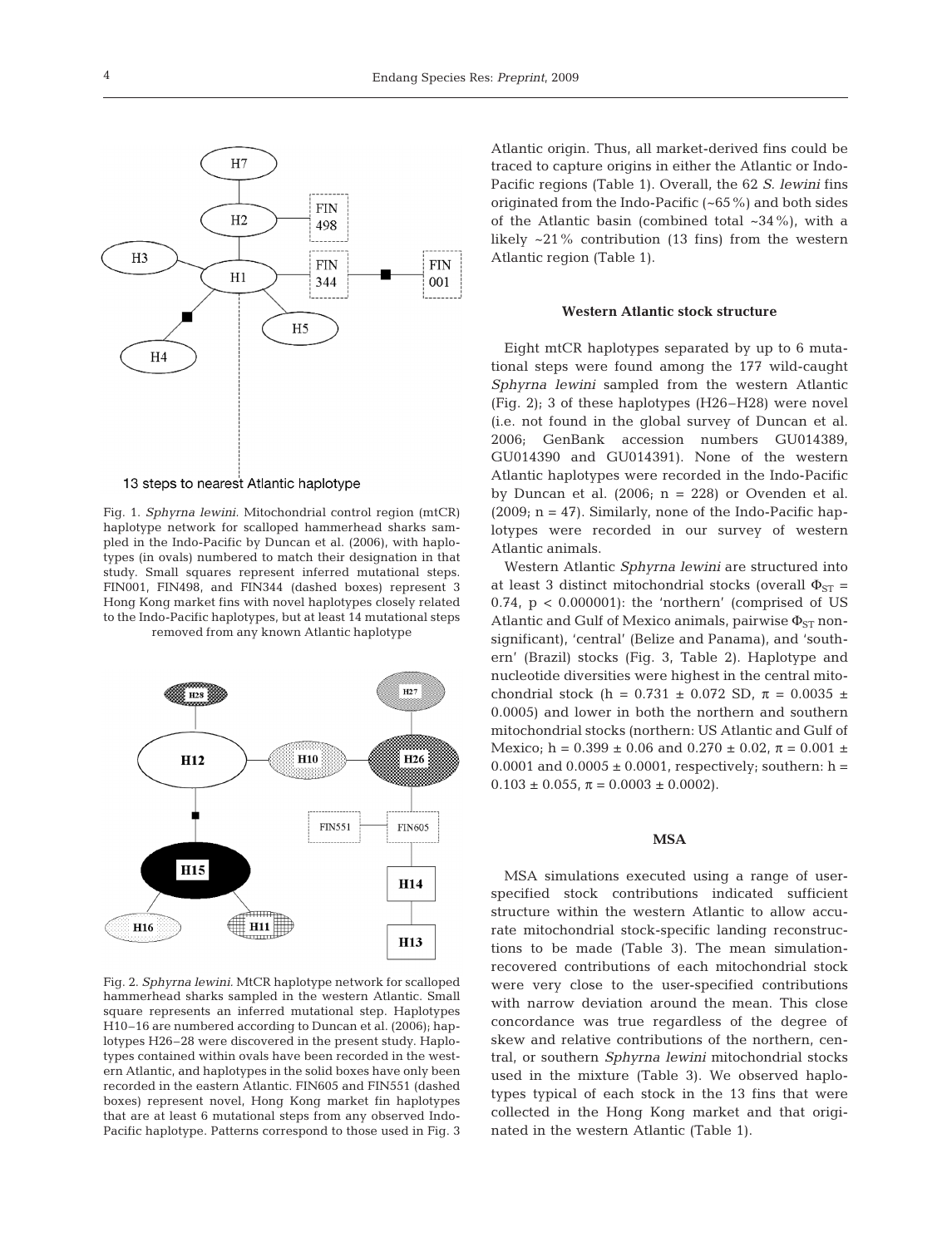

Fig. 3. *Sphyrna lewini.* mtCR haplotype frequencies of western Atlantic scalloped hammerhead sharks sampled in the US Atlantic (US Atl), US Gulf of Mexico (Gulf of Mex), Central American Caribbean, and Brazil. Haplotypes are pattern-coded to match the haplotype network in Fig. 2 (e.g. haplotype 15 is denoted by the black slices in each pie chart and in Fig. 2)

Table 2. *Sphyrna lewini.* Population differentiation among western Atlantic scalloped hammerhead sharks collected in 4 regions: US Atlantic (USATL, n = 53), US Gulf of Mexico (US-GOM, n = 45), Central American Caribbean (CACAR [Belize and Panama],  $n = 22$ ), and Brazil ( $n = 57$ ). Numbers above the diagonal show average pairwise nucleotide divergence between populations (Jukes-Cantor distance). Numbers below the diagonal show pairwise  $\Phi_{ST}$  between populations, with values significantly different from 0 in **bold** (p < 0.000001). Only the USATL-USGOM pairwise  $\Phi_{ST}$  was not significantly different from  $0$  ( $p > 0.62$ )

|                                          | USATL.                  | USGOM CACAR             |                            | Brazil                        |
|------------------------------------------|-------------------------|-------------------------|----------------------------|-------------------------------|
| USATL<br><b>USGOM</b><br>CACAR<br>Brazil | $-0.01$<br>0.68<br>0.88 | 0.00073<br>0.69<br>0.91 | 0.00515<br>0.00525<br>0.62 | 0.00410<br>0.00396<br>0.00364 |

## **DISCUSSION**

#### **Market fin provenance**

Our survey of a reasonably large and broadly distributed sample of wild-caught western Atlantic *Sphyrna lewini* showed no sharing of haplotypes between the Table 3. *Sphyrna lewini*. Mixed stock analysis simulation results comparing the concordance between known, userspecified mitochondrial stock contributions and mean reconstructed mitochondrial stock contributions based on stockspecific haplotype frequencies observed in this study. N: northern stock, C: central stock, S: southern stock (see 'Results' for geographic delineations of stocks)

| User-specified       | Reconstructed                                        |
|----------------------|------------------------------------------------------|
| contributions $(\%)$ | contributions (mean $\pm$ SD, %)                     |
| 33 N, 33 C, 33 S     | $33.2 \pm 5.7$ N, $33.4 \pm 5.9$ C, $33.6 \pm 4.9$ S |
| 90 N, 5 C, 5 S       | $90.0 \pm 3.2$ N, $4.97 \pm 2.5$ C, $4.98 \pm 2.2$ S |
| 5 N, 90 C, 5 S       | $4.90 \pm 4.1$ N, $90.1 \pm 4.7$ C, $5.1 \pm 2.2$ S  |
| 5 N, 5 C, 90 S       | $5.02 \pm 2.8$ N, $4.96 \pm 2.5$ C, $90.2 \pm 3.2$ S |

western Atlantic ( $n = 177$ ) and Indo-Pacific ( $n = 275$ ), consistent with the findings of Duncan et al. (2006) based on a smaller (n = 37) western Atlantic sample set. This strong signal of ocean basin-based mitochondrial 'endemicity' (or likely near-endemicity) suggests that allocation of most market-derived fins to at least an ocean-basin origin will be reasonably robust. Indeed, we were able to exactly match 57 of the 62 market fins to either an Atlantic or Indo-Pacific haplotype.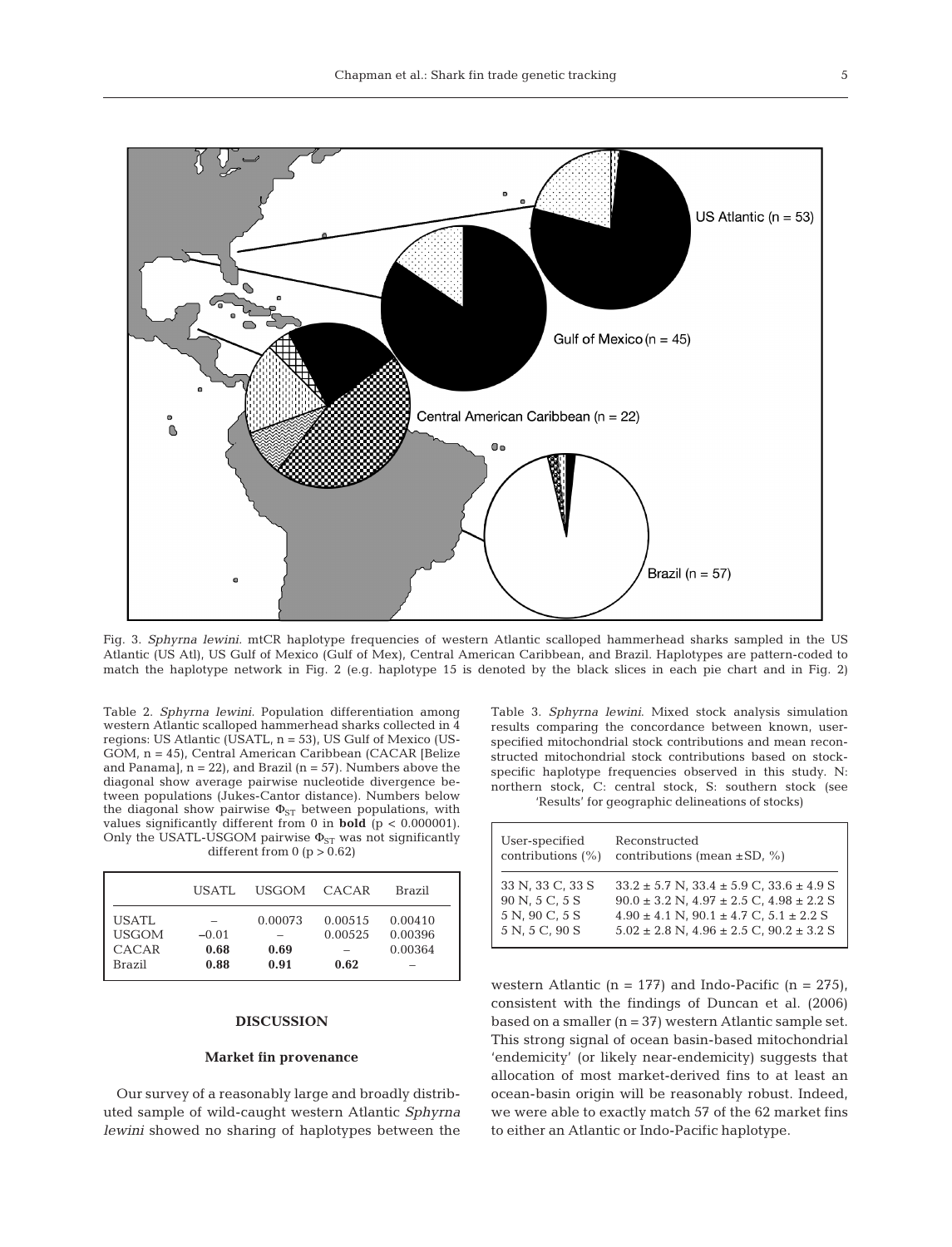Of note is that 7 market fins, which, according to the records of the Hong Kong trader who supplied them, were directly purchased from a West African source, possessed haplotypes identical to the apparently endemic eastern Atlantic haplotypes found in 6 wildcaught animals sampled there by Duncan et al. (2006). If the non-overlapping haplotype distribution between the eastern and western Atlantic is confirmed after increased sampling efforts in the eastern Atlantic, this would mean the origin of at least a portion of *Sphyrna lewini* fins in trade might also be unambiguously allocated to either of these regions based on their endemic mtCR signature. The observation of non-shared haplotypes across the Atlantic is consistent with the premise that *S. lewini* movements are limited by deep ocean expanses (Duncan et al. 2006), and that female *S. lewini* show fidelity to parturition areas on their natal side of the North Atlantic, as would be expected based on the primarily coastal nature of this species (www.fishbase.org).

Our small genetic survey of *Sphyrna lewini* fins from the Hong Kong market revealed that the contemporary trade is sourced from the Indo-Pacific, eastern Atlantic, and western Atlantic basins. Assuming that the regional haplotype endemicity pattern distinguishing eastern and western Atlantic *S. lewini* is true, western Atlantic sharks remain well represented in the Hong Kong market sample  $(-21\%$  of fins), indicating that the international shark fin trade remains a threat to the endangered populations of this region.

## **Western Atlantic mitochondrial stock structure**

The high  $\Phi_{ST}$  values (Table 2) between sampling locations demonstrate that *Sphyrna lewini* mtCR lineages are further structured into at least 3 geographically distinct mitochondrial stocks along the eastern American continental margin. This result contrasts with the global data set findings of Duncan et al. (2006) that *S. lewini* nursery populations linked by continuous coastline exhibit high connectivity. Interestingly, Duncan et al. (2006) noted very little sharing of haplotypes between the eastern US, Panama Atlantic, and Brazil coastlines; however, their sample sizes from these regions were too limited ( $n = 32, 2$ , and 3, respectively) to detect population differentiation. The pattern of strong mitochondrial stock differentiation that we observed along the western Atlantic coastline means either (1) female *S. lewini* remain close to their natal region of origin or (2) females usually return to their natal region to give birth (natal homing). Mitochondrial stock structure has also been described in several other shark species (Pardini et al. 2001, Keeney et al. 2005, Stow et

al. 2006, Schultz et al. 2008, Chabot & Allen 2009) and may prove to be a common characteristic of coastally oriented sharks in particular.

We note that our finding of strong mitochondrial stock structure in the western Atlantic does not preclude male-mediated gene flow, as has been documented in some other shark species also displaying mitochondrial population differentiation (e.g. Pardini et al. 2001, Keeney et al. 2005, Schultz et al. 2008). A global survey of the geographic distribution of nuclear genetic variation in *Sphyrna lewini* based on microsatellite markers is currently underway to resolve this issue (T. Daly-Engel pers. comm.). The absence of a nuclear genetic perspective on *S. lewini* population differentiation in the western Atlantic notwithstanding, determining the relative contribution of each mitochondrial stock to fishery landings and international trade is still valuable. Each mitochondrial lineage represents a discrete pool of birthing females and as such can be used to track the natal stock of origin for products in trade to improve management and conservation practice (e.g. Waldman et al. 1996, Laurent et al. 1998, Baker et al. 2000).

The strong signal of mitochondrial stock structure along the western Atlantic coastline is somewhat surprising given the lack of obvious physical barriers (e.g. deep ocean expanses) to a large mobile animal, and the contrasting high mitochondrial connectivity seen along continental margins in Indo-Pacific conspecifics (Duncan et al. 2006). However, a generally similar structuring of mtDNA lineages in the western Atlantic has been observed in other large, mobile marine vertebrates (e.g. manatees, Garcia-Rodriguez et al. 1998; blacktip sharks, Keeney et al. 2005). In the absence of impermeable physical barriers to female-mediated gene flow, it is possible that reproductive season mismatches at different latitudes or local adaptation of individuals to either tropical or warm temperate conditions may inhibit female movements or favor natal homing in these species.

Our assessment of mtCR diversity in *Sphyrna lewini* from the western Atlantic revealed relatively few haplotypes separated by a small number of mutational steps (Fig. 2), resulting in low haplotype and nucleotide diversities within each region. However, this low mtCR diversity may not be a function of overexploitation, as this pattern was also typical for *S. lewini* sampled from throughout its global range (Duncan et al. 2006). The central stock from the western Atlantic exhibited haplotype and nucleotide diversity comparable to the most diverse Indo-Pacific mitochondrial stocks examined by Duncan et al. (2006), while the northern and southern mitochondrial stocks were intermediate and among the lowest, respectively.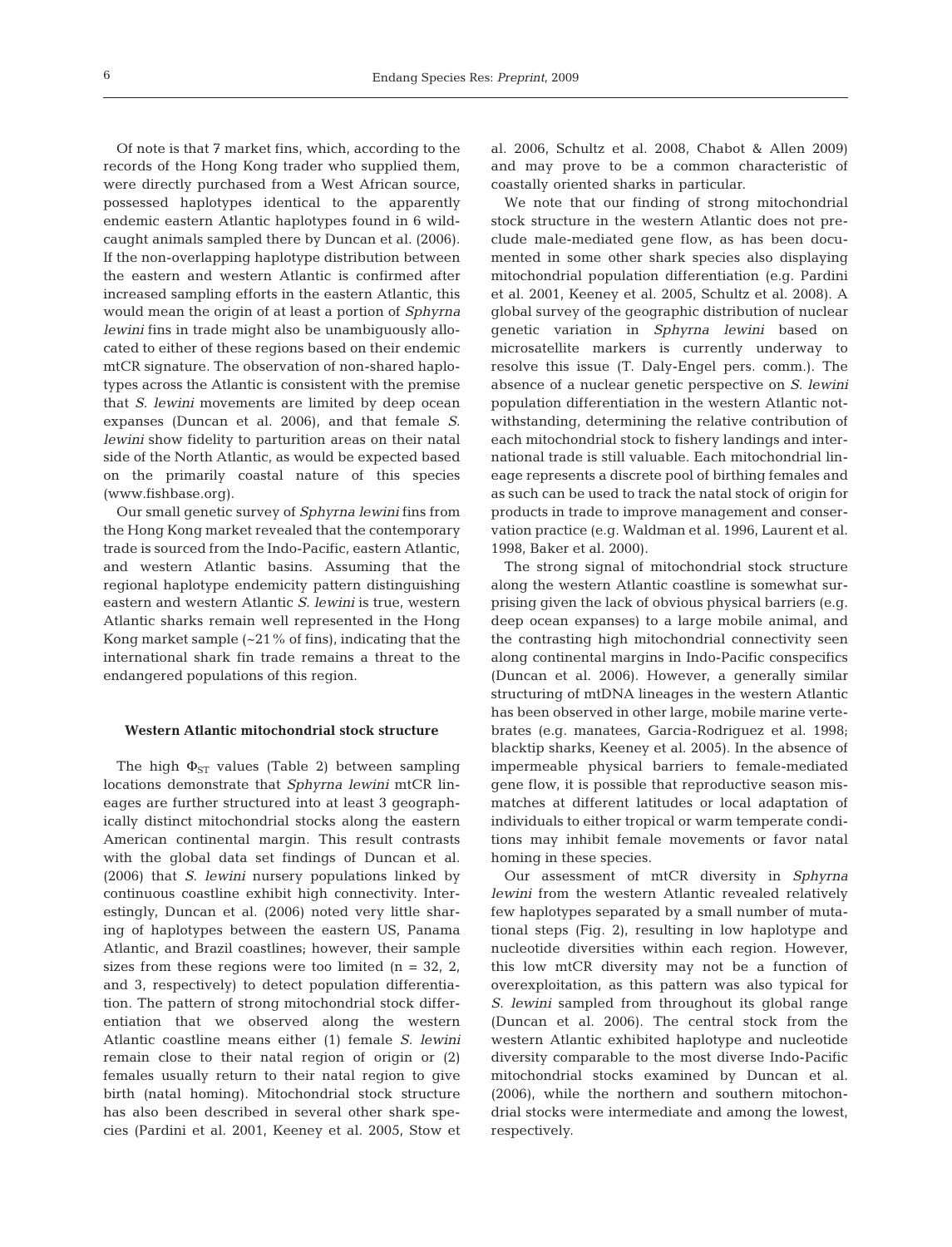Adult females are a critical demographic group to protect in order to sustain or rebuild shark populations (Kinney & Simpfendorfer 2009). The pattern of mitochondrial geographic structure for *Sphyrna lewini* in the western Atlantic indicates that regional overfishing may potentially deplete locally breeding adult females without significant replenishment of sharks occurring from elsewhere. As such, recovery of the reportedly collapsed *S. lewini* population in the US Atlantic and northern Gulf of Mexico (Baum et al. 2003, Myers et al. 2007) is unlikely to occur by immigration of adult females from the south or across the Atlantic, regardless of male patterns of movement and reproductive mixing. Instead, recovery is likely to depend on an amelioration of local-scale fishing pressure in this region.

#### **MSA**

The proper management of western Atlantic *Sphyrna lewini* will require information about exploitation levels of adult females using specific regions to breed and individuals derived from the associated nurseries. In this context, results of the MSA simulations provide proof-of-concept that the level of mitochondrial stock structure observed may be sufficient to permit accurate reconstructions of the contribution of each stock to *S. lewini* fin mixtures found in major globally sourced markets. We did not perform MSA on the marketderived, western Atlantic fins identified in this study due to the small sample size  $(n = 13)$  of fins available. However, the fact that haplotypes typical of each of the 3 mitochondrial stocks were recovered indicates that the contemporary trade of *S. lewini* fins involves the participation of several western Atlantic countries and the exploitation of multiple breeding grounds. These findings underscore the need for investment in stockspecific landings and trade monitoring for a species considered endangered in this region.

Our findings for *Sphyrna lewini* also suggest that for many other coastal sharks where substantial stock structure is coming to light (e.g. Keeney et al. 2005, Stow et al. 2006, Schultz et al. 2008, Chabot & Allen 2009), surveying major market supply chain endpoints and applying GSI methods could reveal which regions and stocks are major contributors to the trade. This information is necessary to prioritize target areas for conservation and development of much-needed stockspecific assessment and management measures. Incorporation of additional sampling (more locations, more individuals, and more loci) will allow even more precise assessment of the provenance of shark fishery landings and market products. Until direct monitoring of landings at extraction sites becomes economically

and politically realistic, we suggest that genetic monitoring of the market tied to knowledge of stock structure is likely to be a quicker and more efficient way of obtaining these essential data for exploited shark species.

*Acknowledgements.* We thank D. Abercrombie, M. Grace, L. Knoll, P. Mancini, J. Tyminski, and M. Welch for scalloped hammerhead samples from the western Atlantic. We are especially indebted to S. Clarke for providing fin samples from the Hong Kong market and to D. Abercrombie for laboratory assistance. This research was funded by grants to M.S.S. from the Save Our Seas Foundation, AFTCO, Inc., Florida Sea Grant Program, the Institute for Ocean Conservation Science (founded as the Pew Institute for Ocean Science) and the Hai Stiftung/Shark Foundation. D.D.C. was the recipient of a National Science Foundation predoctoral fellowship and was supported by the Roe Foundation and the Pew Charitable Trusts.

## LITERATURE CITED

- ► Abercrombie DL, Clarke SC, Shivji MS (2005) Global-scale genetic identification of hammerhead sharks: application to assessment of the international fin trade and law enforcement. Conserv Genet 6:775–788
- ► Baker CS (2008) A truer measure of the market: the molecular ecology of fisheries and wildlife trade. Mol Ecol 17: 3985–3998
- ► Baker CS, Lento GM, Cipriano F, Palumbi SR (2000) Predicted decline of protected whales based on molecular genetic monitoring of Japanese and Korean markets. Proc R Soc Lond B Biol Sci 267:1191–1199
- ► Baum JK, Myers RA, Kehler DG, Worm B, Harley SJ, Doherty PA (2003) Collapse and conservation of shark populations in the northwest Atlantic. Science 299:389–392
	- Bonfil R (1994) Overview of world elasmobranch fisheries. FAO Fish Tech Pap No. 341, Rome
- ► Bowen BW, Grant WS, Hillis-Starr Z, Shaver DJ, Bjorndal A, Bolten AB, Bass AL (2007) Mixed-stock analysis reveals the migrations of juvenile hawksbill turtles (*Eretmochelys imbricata*) in the Caribbean Sea. Mol Ecol 16:49–60
- ► Chabot CL, Allen LG (2009) Global population structure of the tope (*Galeorhinus galeus*) inferred by mitochondrial control region sequence data. Mol Ecol 18:545–552
- ► Clarke SC, McAllister MK, Milner-Gulland EJ, Kirkwood GP and others (2006) Global estimates of shark catches using trade records from commercial markets. Ecol Lett 9: 1115–1126
- Clement M, Posada D, Crandall KA (2000) TCS: a computer ➤ program to estimate gene genealogies. Mol Ecol 9: 1657–1660
- Dizon AE, Lockyer C, Perrin WF, DeMaster DP, Sisson J ➤ (1992) Rethinking the stock concept: a phylogeographic approach. Conserv Biol 6:24–36
- ► Duncan KM, Martin AP, Bowen BW, de Couet DH (2006) Global phylogeography of the scalloped hammerhead shark (*Sphyrna lewini*). Mol Ecol 15:2239–2251
	- FAO (United Nations Food and Agriculture Organization) (2000) Fisheries management: 1. Conservation and management of sharks. FAO Technical Guidelines for Responsible Fisheries 4 (Suppl 1), FAO, Rome
- Garcia-Rodriguez AI, Bowen BW, Domning D, Mignucci-➤Giannoni AA and others (1998) Phylogeography of the